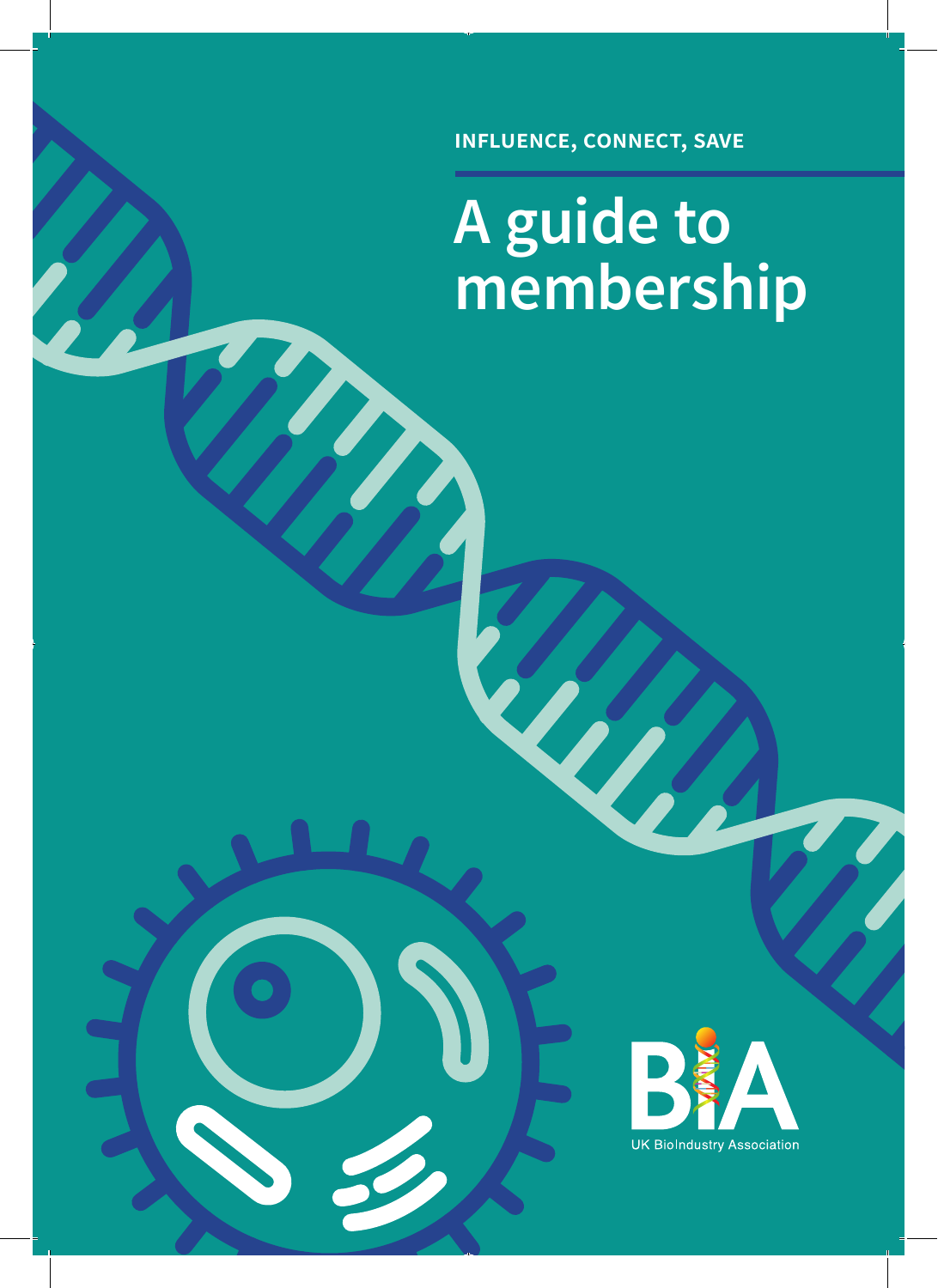**We are the national trade association for innovative life science companies in the UK, with over 370 members from across the sector.** 

**Our goal is to secure the UK's position as a global hub and the best location for innovative research and commercialisation, enabling our world-leading research base to deliver healthcare solutions that can truly make a difference to people's lives.** 

**We promote an ecosystem that enables innovative life science companies to start and grow successfully and sustainably and we do this through 'influence, connect and save'.** 

**"The BIA is the UK's thoughtful and impactful life science trade association."**

**Simon Stevens** CEO NHS England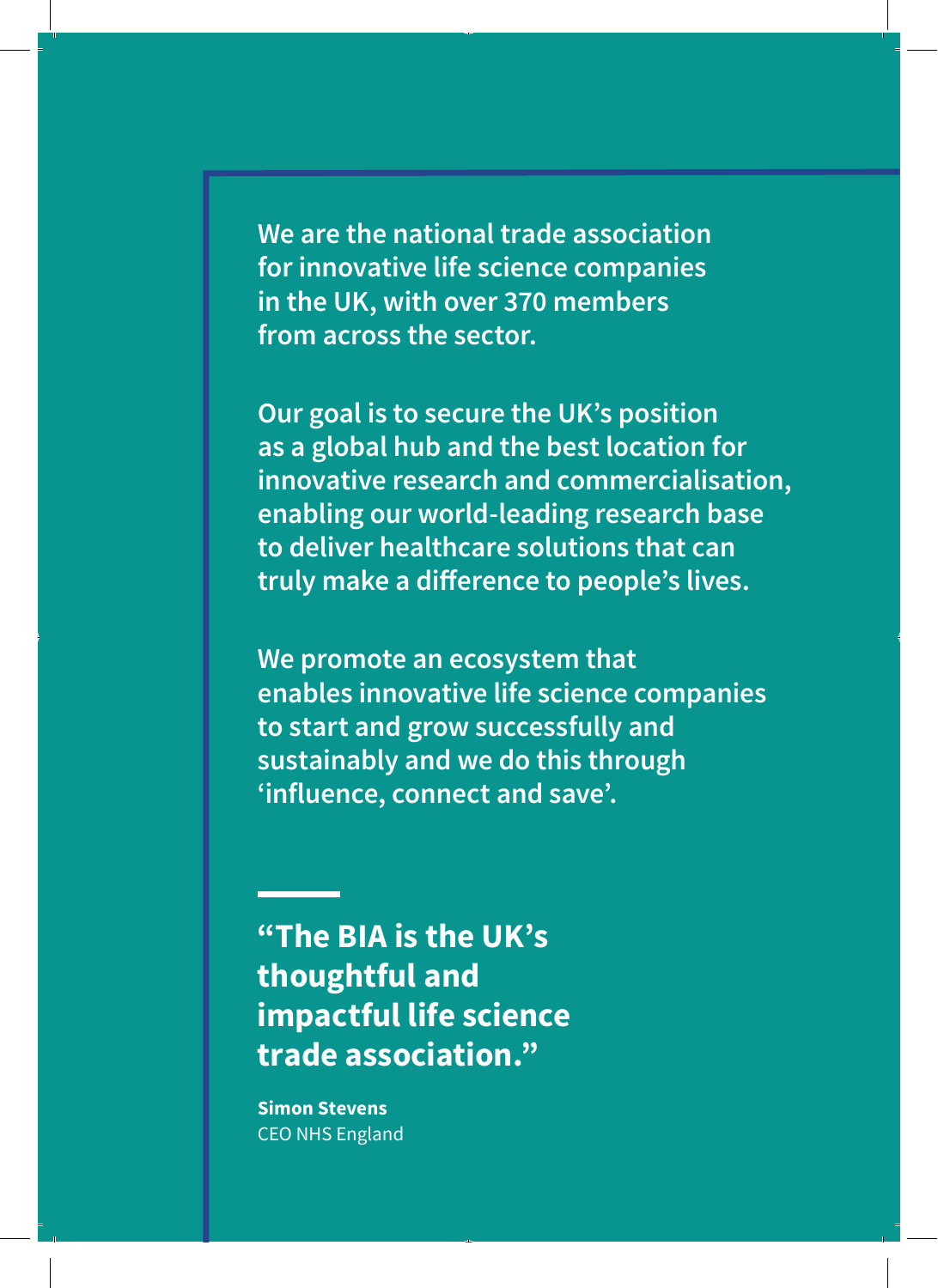

### **Our members include**

- **SME Corporates** Innovative life science and industrial biotechnology start-ups and growing companies
- **Large Corporates**  Pharmaceutical and technological companies
- **Associate** A wide range of life science service providers; investors, lawyers, IP consultants and investor relation agencies
- **Network** Universities, research centres, tech transfer offices, incubators and accelerators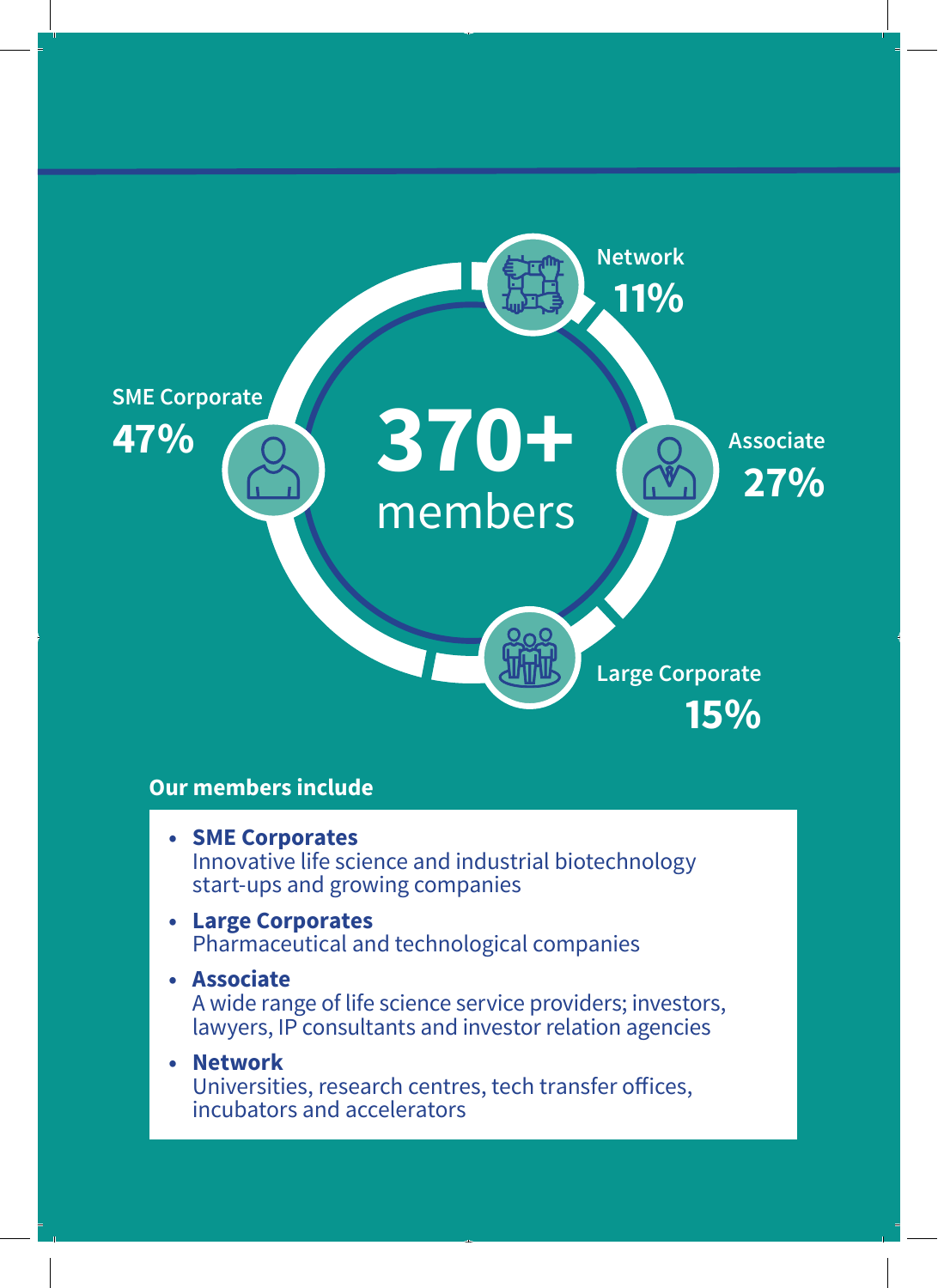# **Influence**

We influence policy ensuring our members' voices are heard and represented on the matters that are critical for our sector's success.

### **Who we Influence**

- Ministers and their advisors
- MPs and Peers
- Civil Servants
- Regulators
- Funders and investors

#### **How we Influence**

- Letters
- Consultation responses
- Face-to-face meetings
- Roundtables and panel discussions
- Media engagement

### **Key strategic policy areas**

- Leaving the EU
- Finance
- Tax and investment
- Access to medicines
- Skills, people and talent
- Pre-clinical and clinical research
- Medicines regulation
- IP and tech transfer
- Manufacturing
- Strategic technologies

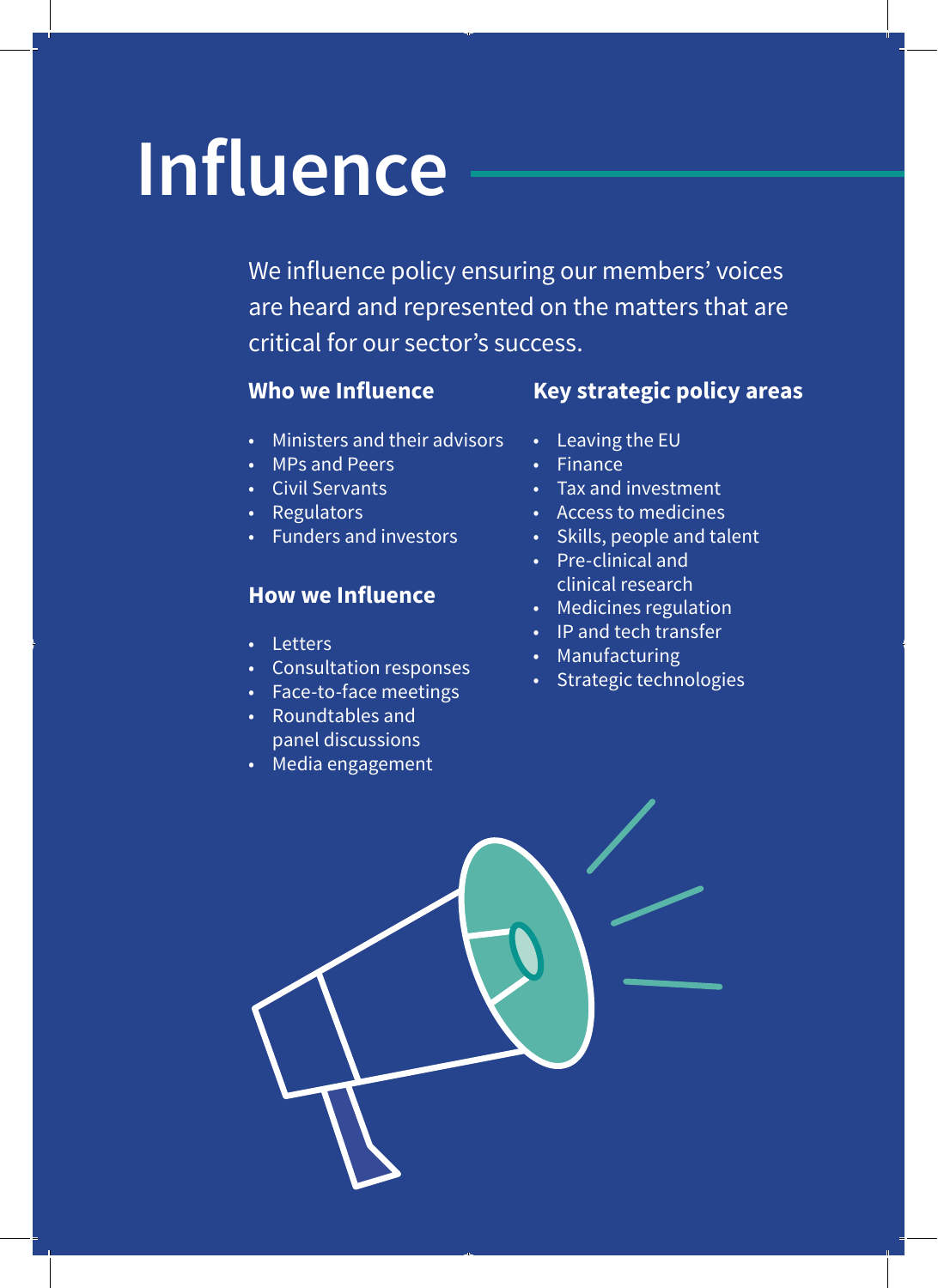### **Forums/Networks**

- Government Affairs Network
- Women in Biotech
- China Special Interest Group
- Rare Disease Industry Group
- Pensions Working Group
- AMR Working Group

### **Advisory Committees**

Made up of our members, the BIA's expert advisory committees provide the strategic and expert input and output of our work, as well as providing a forum for members to network with peers and exchange information and expertise about the area of focus of each committee.

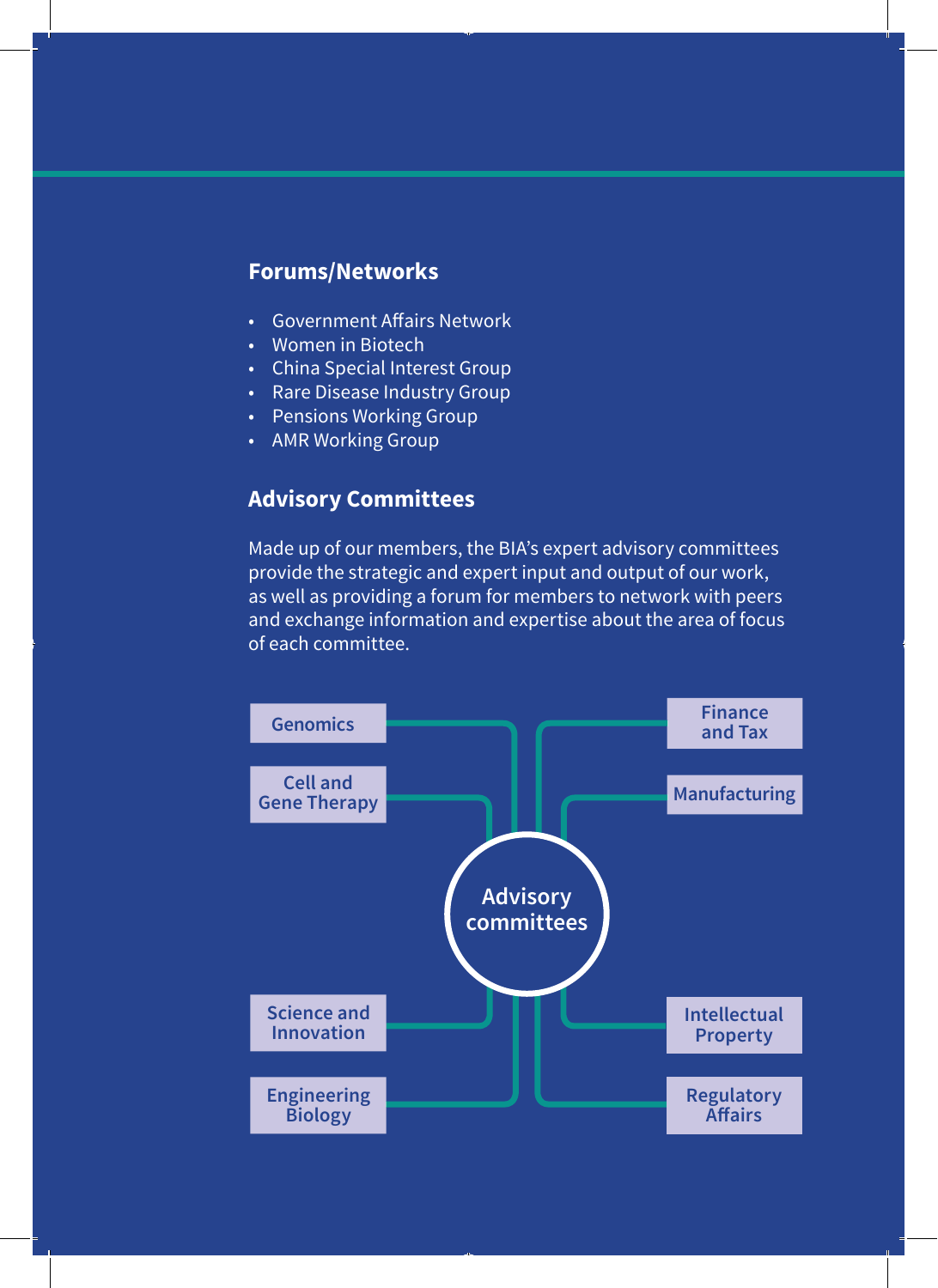# **Connect**

We connect the sector and help our members grow their profile through our industry leading events, international engagement, publications and online capacity.

We host events across the UK for maximum accessibility, ranging from regional networking events to our flag-ship Gala Dinner.

We act as an extension of our members' marketing, enabling them to promote their work online and through our various publications throughout the year.

#### **Blog**

Submit a blog on your latest news, events or topics of interest

### **Event listing**

Submit your event to our sector events page



#### **Job posts**

Add a job posting to our jobs page and attract the talent you're looking for

### **Member news**

Submit your latest news and press releases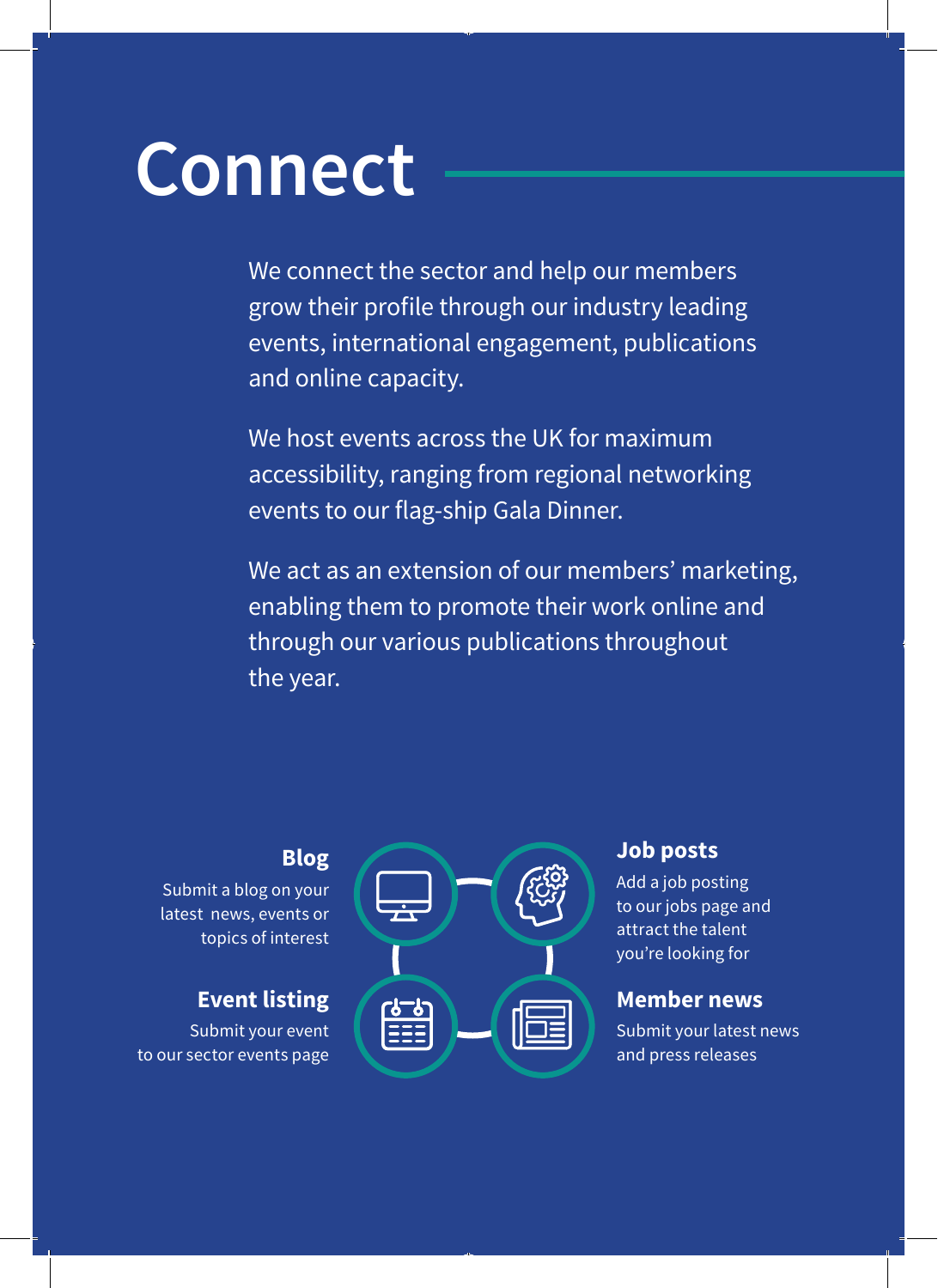## **Save**

We save our members significant amounts of money through the BIA business solutions purchasing programme, and discounted entry to our events.

Members often save well beyond their membership fee, providing great value and enabling them to spend their money on progressing their companies.

Savings are available on secure document sharing, lab supplies, procurement of research services, specialist insurance, hotel bookings and general office supplies.

### **Business Solutions Partners**